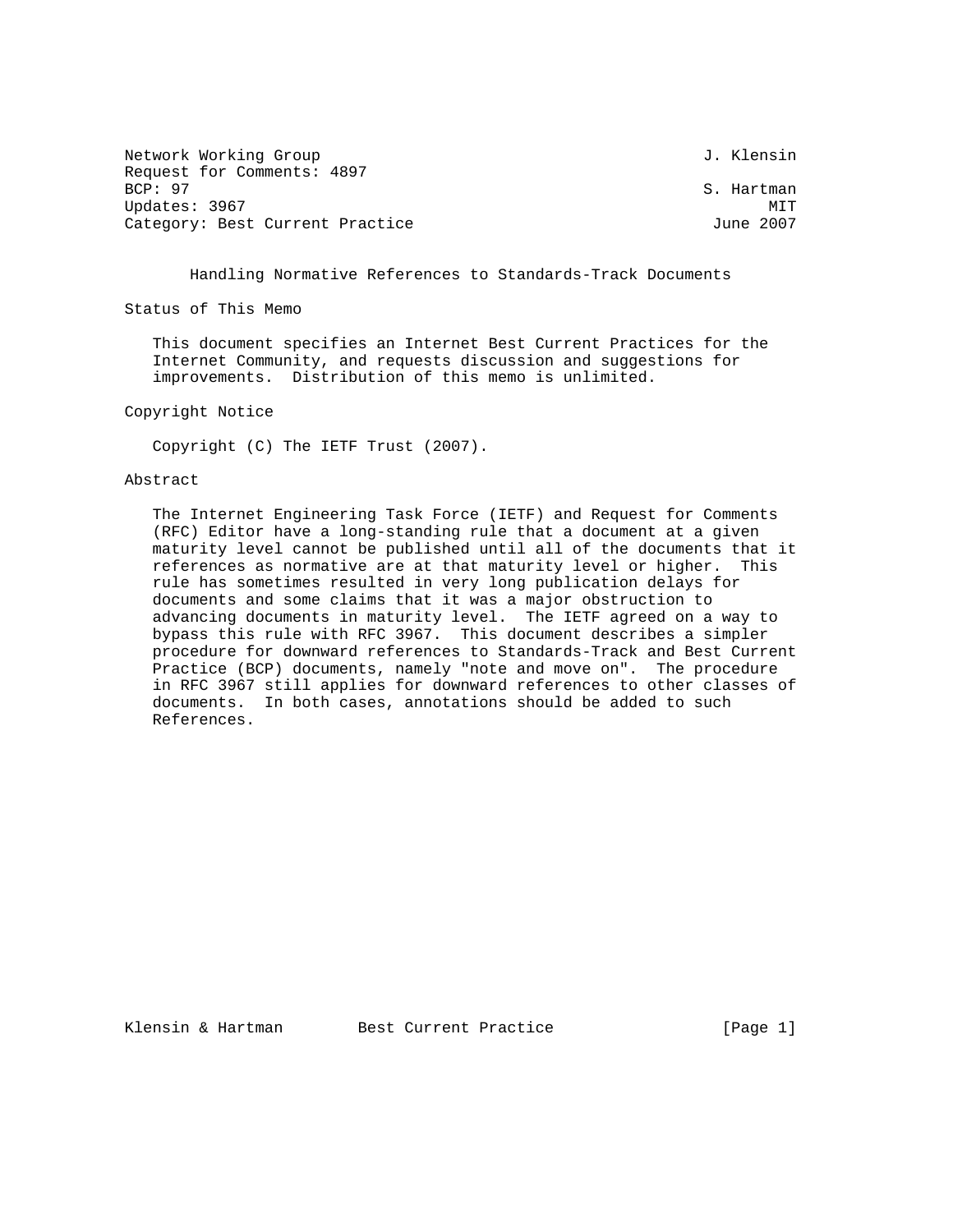Table of Contents

| 3.1. Source Documents Not Yet Processed by the IESG 3 |
|-------------------------------------------------------|
| 3.2. Documents Already in the RFC Editor Queue 4      |
| 4. Target Documents Not on the Standards Track 4      |
| 5. Target Documents that Can Be Referenced This Way 4 |
|                                                       |
|                                                       |
|                                                       |

## 1. Introduction

 The IETF and RFC Editor have a long-standing rule (see, e.g., RFC 2026, Section 4.2.4 [RFC2026] and the extended discussion in RFC 3967 [RFC3967]) that a document at a given maturity level cannot be published until all of the documents to which it makes a normative reference are at that maturity level or higher. This rule has sometimes resulted in very long publication delays for documents and some claims that it was a major obstruction to advancing documents in maturity level. Recognizing the problems that this rule sometimes caused, RFC 3967 established an exception procedure for normative downward references under some specific circumstances. Perhaps because of its fairly stringent requirements, RFC 3967 has not proven adequate either to clear the backlog of documents awaiting upgraded documents or to prevent additional documents from joining that queue.

 This document replaces the long-standing rule for downward references to Standards-Track documents (including BCPs) that are already published. For normative references to Standards-Track and BCP documents, that rule was to hold the newer, referencing, document until the referenced ones could be brought to the appropriate maturity level. It is now possible, following procedures described below, to simply note the downward normative reference and move on.

 This document also updates RFC 3967. When downward references from a source document are approved under the procedure specified in that specification, we recommend that the references in the approved (source) document be annotated in the same way as references approved under this rule.

Klensin & Hartman Best Current Practice [Page 2]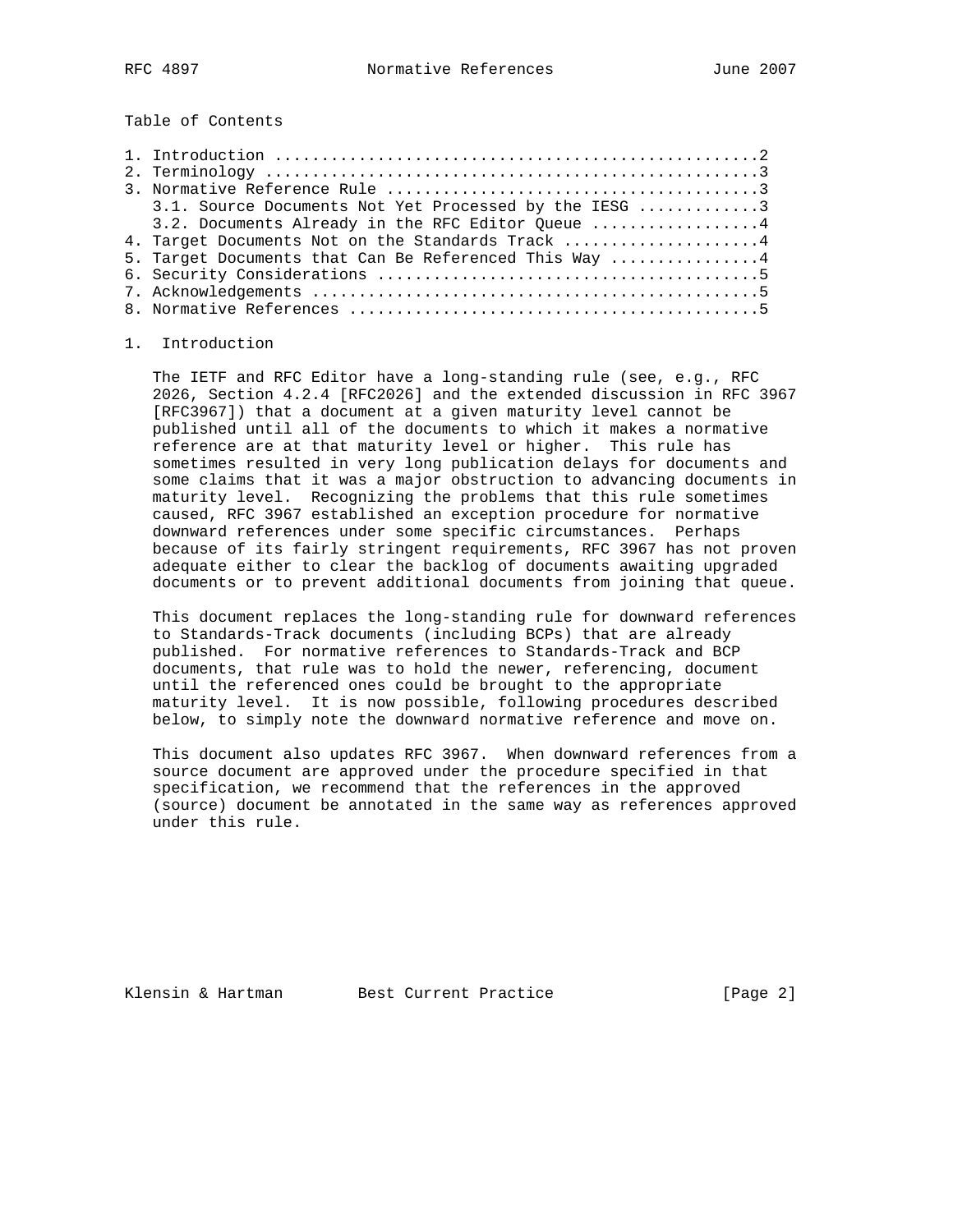2. Terminology

 A reference involves two documents, the one in which the reference is embedded and the document referenced. Where needed for clarity, these documents are referred to as the "source document" and "target document", respectively.

 The term "Standards-Track document", as used in this specification, is assumed to include BCPs but not Informational or Experimental documents of any variety or origin.

3. Normative Reference Rule

 This document specifies an alternative to holding source documents until all target documents referenced normatively are upgraded or by applying the procedure of RFC 3967.

3.1. Source Documents Not Yet Processed by the IESG

 An author or editor who requires a normative downward reference to a Standards-Track RFC uses the following very simple procedure:

- o The reference text (i.e., in the "Normative References" section of the source document) is written as usual.
- o A note is included in the reference text that indicates that the reference is to a target document of a lower maturity level, that some caution should be used since it may be less stable than the document from which it is being referenced, and, optionally, explaining why the downward reference is appropriate.

 The Internet Engineering Steering Group (IESG) may, at its discretion, specify the exact text to be used, establish procedures regarding the text to use, or give guidance on this text. When establishing procedures, the IESG should seek appropriate community review.

 These annotations are part of the source document. If members of the community consider either the downward reference or the annotation text to be inappropriate, those issues can be raised at any time during the document life cycle, just as with any other text in the document. There is no separate review of these references.

 With appropriate community review, the IESG may establish procedures for when normative downward references should delay a document and when downward references should be noted. Absent specific guidance, authors and reviewers should use their best judgment. It is assumed that, in a significant majority of cases, noting a downward reference is preferable to delaying publication.

Klensin & Hartman Best Current Practice [Page 3]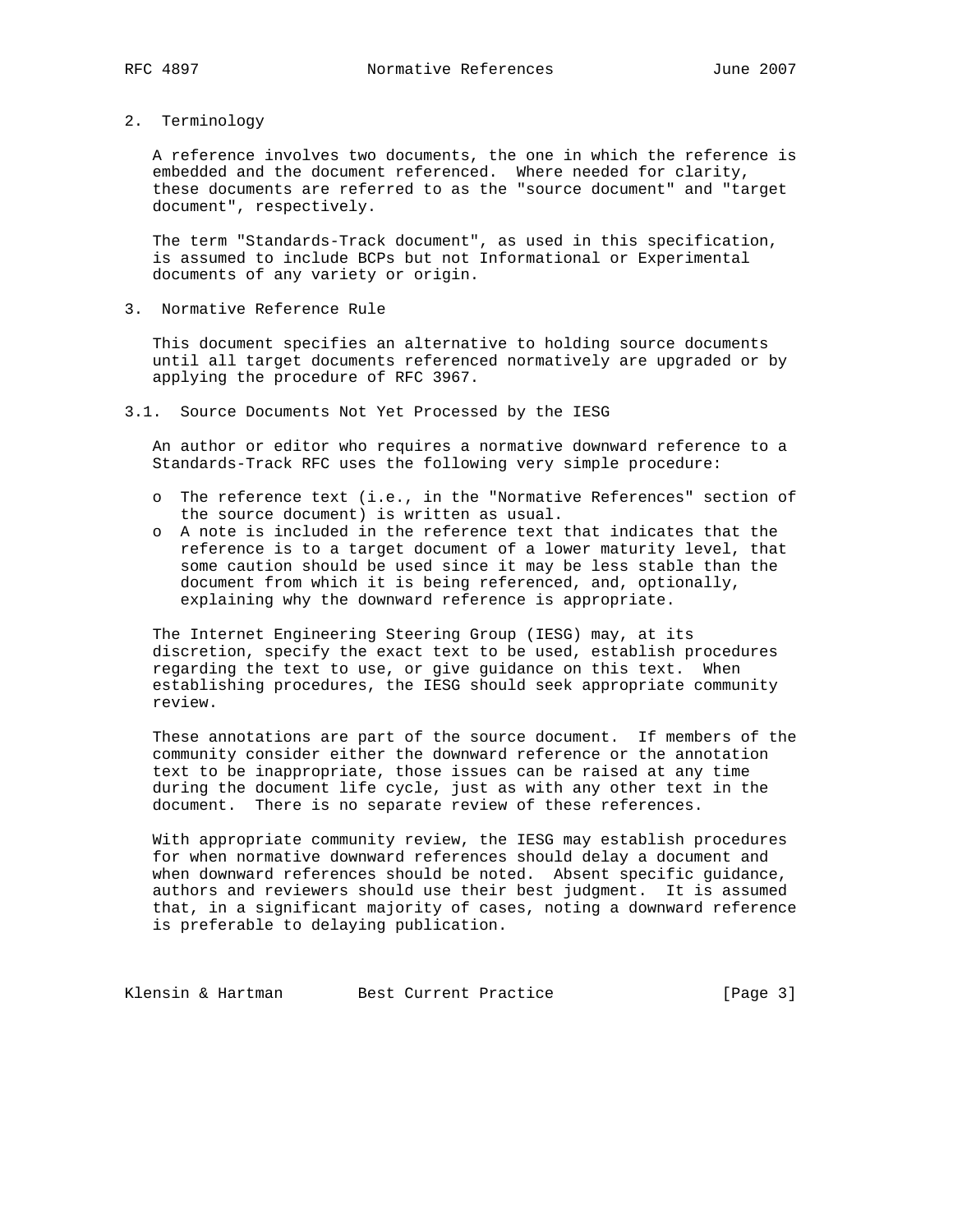At the option of the author, similar notes may be attached to non normative references.

3.2. Documents Already in the RFC Editor Queue

 The IESG may, at its discretion, specify a procedure to be applied to source documents that are already in the RFC Editor queue, awaiting target referenced documents. The IESG should encourage authors with documents in the RFC Editor queue awaiting downward references to Standards-Track RFCs to evaluate whether this new rule is appropriate for their documents. If authors believe that adding an annotation and releasing the document is the best way forward, then the IESG should ensure that appropriate review is conducted and, if that review agrees with that of the authors' evaluation, allow the annotations to be added. The IESG will announce its decision via the normal Protocol-Action or Document-Action mechanisms.

4. Target Documents Not on the Standards Track

 In the case of a normative reference to a document not on the standards track that is approved under the procedures defined in RFC 3967, the annotation described in Section 3.1 or the retrospective annotation described in Section 3.2, SHOULD be added to the reference unless the IESG, after consideration of Last Call input, concludes it is inappropriate.

5. Target Documents that Can Be Referenced This Way

 The "downward reference by annotation" model specified here is applicable only to published Standards-Track RFCs at lower maturity levels.

 Obviously, such downward references are part of the relevant source document at IETF Last Call and subject to comments from the community.

 Advancing documents, when appropriate, is still considered preferable to the use of either this procedure or the one specified in RFC 3967. This specification does not impose a specific test or requirement to determine appropriateness. This is partially because it would be impossible to do so for the general case, but more so because the intention is to permit the IESG and the community to balance the importance of getting a source document published against the time and difficulty associated with upgrading a target document. That requirement is intended to be less stringent than the one of RFC 3967.

Klensin & Hartman Best Current Practice [Page 4]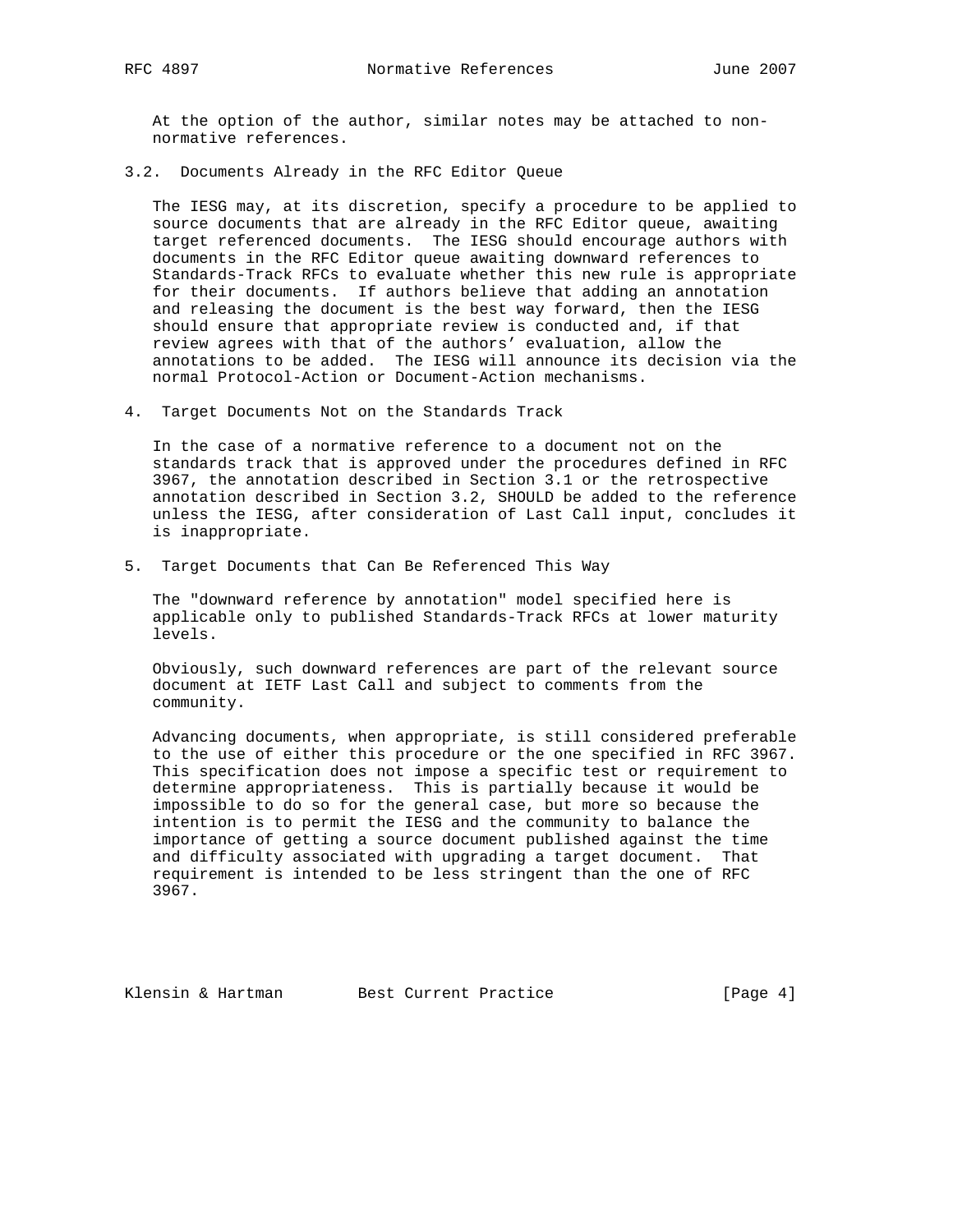6. Security Considerations

 This document specifies an IETF procedure. It is not believed to raise any security issues although, in principle, relaxing the normative downward reference rules for references associated with security mechanisms could make a specification less stable and hence less secure.

7. Acknowledgements

 This proposal was suggested by a comment by Spencer Dawkins and many complaints about the negative impact of the current rules. The author is unsure about the validity of some of those complaints; the proposal is, in part, a way to test the validity question. Spencer also provided helpful comments on a preliminary version. It was revised in response to extensive discussion in the IESG and benefited significantly by comments from Brian Carpenter.

- 8. Normative References
	- [RFC2026] Bradner, S., "The Internet Standards Process -- Revision 3", BCP 9, RFC 2026, October 1996.
	- [RFC3967] Bush, R. and T. Narten, "Clarifying when Standards Track Documents may Refer Normatively to Documents at a Lower Level", BCP 97, RFC 3967, December 2004.

## Authors' Addresses

 John C Klensin 1770 Massachusetts Ave, #322 Cambridge, MA 02140 USA

 Phone: +1 617 491 5735 EMail: john-ietf@jck.com

 Sam Hartman Massachusetts Institute of Technology 77 Massachusetts Ave Cambridge, MA 02139 USA

EMail: hartmans-ietf@mit.edu